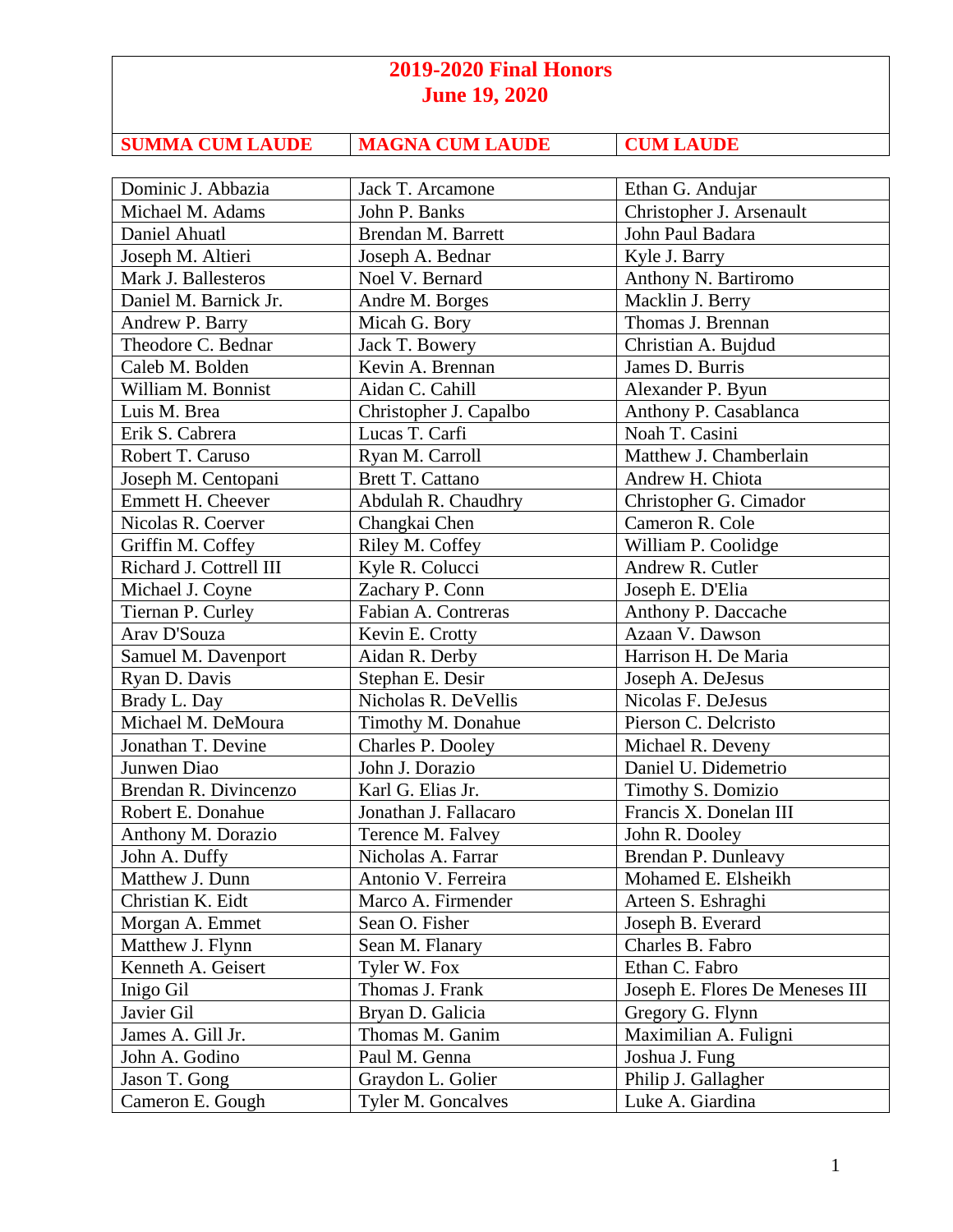| <b>SUMMA CUM LAUDE</b> | <b>MAGNA CUM LAUDE</b> | <b>CUM LAUDE</b> |
|------------------------|------------------------|------------------|

| Richard J. Graf        | William T. Gualtiere    | Jack H. Gifford          |
|------------------------|-------------------------|--------------------------|
| John C. Greenleaf      | Max E. Hazelton         | Michael O. Giroux        |
| Ziyuan Guo             | Jack W. Hickey          | Conor L. Glynn           |
| <b>Charles Gussen</b>  | Eric J. Hoerdemann Jr.  | Carter J. Goodrich       |
| Matthew C. Hansen      | Michael P. Hyland       | Peter J. Grandolfo       |
| Jackson E. Hicks       | Michael J. Iannazzo     | Edward N. Gravanis       |
| Christopher J. Hill    | Junzhao Jiang           | Benjamin T. Guarini      |
| Luke W. Hopkins        | Derek R. Jordan         | Alexander M. Hamilton    |
| Hugh F. Hutchinson     | Thomas P. Kaiser        | Timothy S. Hartnett      |
| James R. Iaropoli      | Patrick F. Kelly        | Richard A. Herrera       |
| Kai Imery              | John E. Keresey         | Liam J. Hickey           |
| Matthew A. Ionescu     | Garen C. Killilea       | Colin R. Hoben           |
| Evan M. Jang           | Zalan L. Kovacs         | William E. Huntington    |
| Baxter A. John         | Tomas V. Lignore        | William T. Iacono        |
| Trevor C. John         | Conor J. Lillis         | George K. James          |
| Henry O. Keller        | Owen S. Lindstrom       | Robert T. James          |
| Vishnu R. Kumar        | Luke T. Lombardo        | David S. Jaworowski      |
| Oliver Y. Kwon         | William J. Lundregan V  | Adam S. Jehle            |
| Liam S. Lafond         | Preston C. Lyons        | Alexander L. Joliet      |
| Connor B. Lardi        | Sebastian E. L. Machado | Isaiah C. Joseph         |
| Andrew J. Lee          | Colin J. MacNeill       | Nicholas J. Katsetos     |
| Andrew G. Lencyk       | Joseph E. Macri         | Jacob K. Kavanaugh       |
| Harrison M. Lent       | Griffin J. Makovsky     | Matthew L. Kelly         |
| Shanxu Li              | Daniel Maloney          | Trevor D. Knisely        |
| Jinsen Liu             | Clayton P. Manley       | Mark N. Kolotylo         |
| Connor J. Mahoney      | Ryan C. Marsden         | Richard F. Kral III      |
| Christian Ross Mallari | Willem J. McCarthy      | Aaron E. Lane            |
| Matthew M. Mancini     | Matthew J. McCauley     | Alexander J. Lanzillotti |
| Nicholas M. Mancuso    | John O. McDermott       | Jonathan A. Louw         |
| Joseph M. Marotta      | Christopher T. Melillo  | Andrew J. Loya           |
| Matthew P. Marsden     | Charles P. Meyer        | Robert E. Maher IV       |
| Matthew S. Mazza       | Paul M. Michalowski     | Ivan P. Marin            |
| William J. McCormack   | John F. Moore II        | John J. Martin III       |
| Max T. McGillicuddy    | Jack R. Mullen          | Brayden B. Mazzoni       |
| Andre G. Mead          | Brice H. Muller         | Patrick R. McAleavey     |
| John M. Miller         | Brennan J. Newcomb      | John M. McCloskey        |
| Kevin H. Miller        | Travis K. Nguyen        | Henry J. McGinness IV    |
| Matthew P. Mitchell    | Charles T. O'Brien III  | Owen W. McNicholas       |
| Jared A. Mocco         | Ryan R. O'Connell       | Conor D. McNichols       |
| Conner D. Moore        | John K. O'Keefe         | Zachary J. Meehan        |
| Michael R. Morales     | Timothy B. O'Leary      | Luis Mendizabal          |
| Nicholas S. Morris Jr. | Ryan T. O'Meara         | Martin J. Merturi        |
|                        |                         |                          |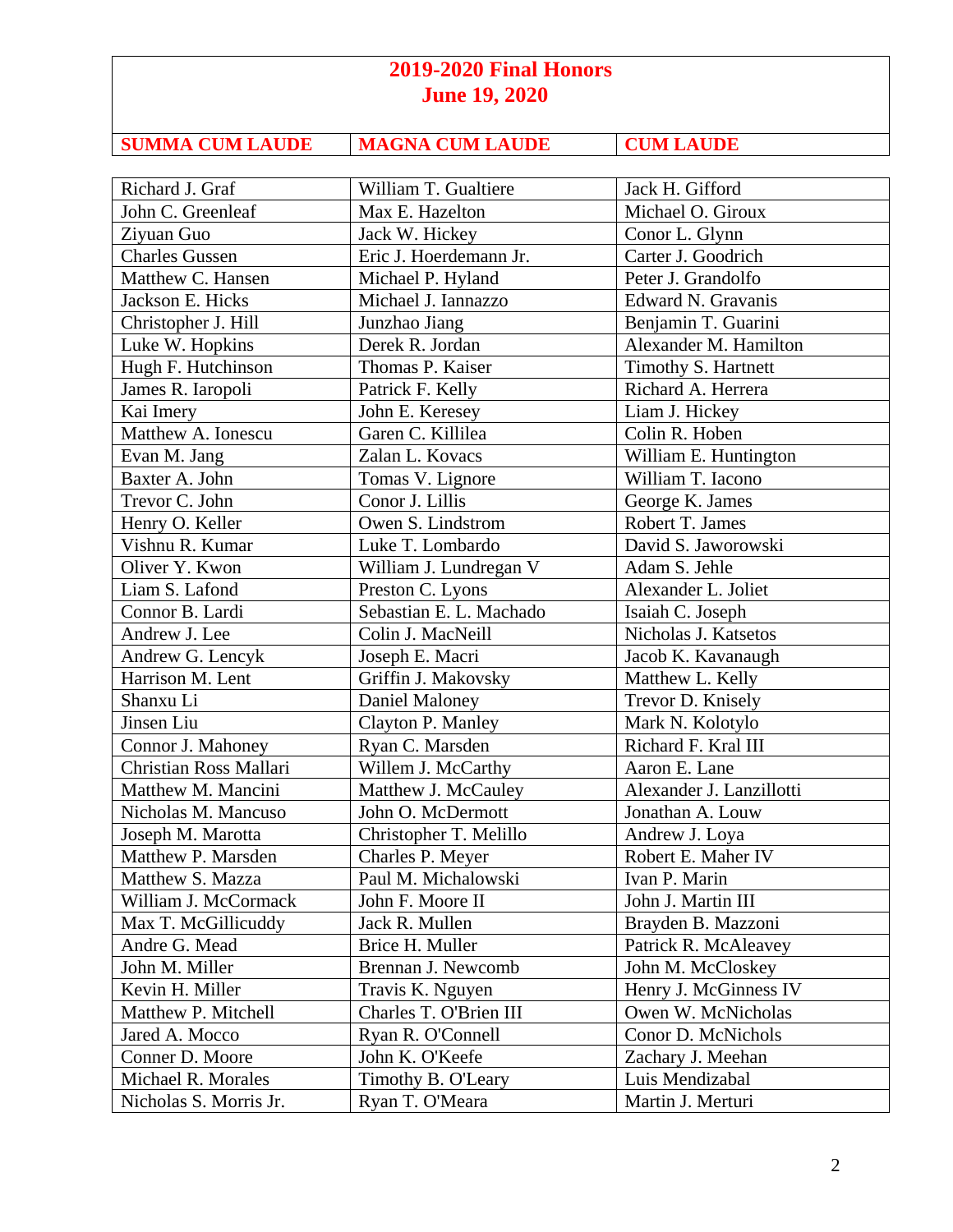| <b>SUMMA CUM LAUDE</b> | <b>MAGNA CUM LAUDE</b> | <b>CUM LAUDE</b> |
|------------------------|------------------------|------------------|

| Antonio J. Musilli           | Marcos Ojea Quintana            | Graham E. Michener Jr.     |
|------------------------------|---------------------------------|----------------------------|
| Anthony V. Ngo               | Nickolas D. Orellana-Gonzalez   | James F. Minnich III       |
| Richard G. Nolan Jr.         | Dereck F. Ovalle Polanco        | Jacob C. Morton Jr.        |
| Sean P. O'Neil               | Nicholas R. Paolella            | Thomas P. Nardone          |
| Obinna Onyekachiuzoamaka     | Kyle S. Pearson                 | Colin M. O'Brien           |
| Ryan D. Oshinskie            | Cameron J. Petrelli             | Luciano F. Paoletta        |
| Joshua H. Peiffer            | Lorenzo J. Pino                 | Alexander W. Petrides      |
| Peter Pigliucci              | Nicholas Posada                 | Patrick D. Phelan          |
| Ryan M. Preisano             | Jakub J. Poznanski              | Joshua A. Pianto           |
| John P. Queenan              | Anthony J. Preisano             | Alexander N. Pysk          |
| Joseph R. Queenan            | Michael L. Queenan              | Aidan R. Quirk             |
| John G. Reidy                | Michael J. Ramirez              | Griffin J. Ramirez         |
| Ryan S. Riccio               | James H. Reilly                 | Jack W. Rogers             |
| Andrew P. Rios               | Christopher J. Rhodes           | Bobby E. Rotondo Jr.       |
| Sebastián Rodriguez          | Jack C. Richter                 | Jason J. Rotunno           |
| Brian P. Rooney              | Connor M. Robertson             | Peter S. Rubinstein        |
| Michael J. Rothberg          | Sean M. Rogers                  | Lambert J. Rugani          |
| Patten B. Royal              | Sean J. Salafia                 | <b>Bartlomiej Ruszczyk</b> |
| Collin J. Rydecki            | Brando L. Savi                  | Jan M. Salafia             |
| Aksel J. Sather              | Matthew M. Scalzo               | Thomas A. Scholl           |
| Matthew D. Sawyer            | Douglas J. Seyfried Jr.         | Jonathan D. Straker        |
| Sean Gannon Seiler           | Zachary D. Simonetti            | Colin M. Sullivan          |
| Aidan W. Shannon             | Preston S. Smith Jr.            | Axel Tabaschek             |
| Aryaman Sharma               | Ryan H. Smith                   | Daniel S. Tack             |
| Craig J. Sheehan             | Timothy J. Spahn                | Joseph A. Terral           |
| Chengyi Shen                 | Harrison J. Spangler            | Patrick J. Tiernan         |
| Benjamin M. Short            | Quinn J. Stengrim               | Liam M. Tierney            |
| John E. Sikorski Jr.         | Benjamin D. Stokes              | Mark W. Valus              |
| Andrew J. Simoneau           | Gavin J. Toth                   | Nikolaos S. Vlahos         |
| Evan D. Small                | Ethan W. Tracey                 | Hunter A. Vogel            |
| Conner P. Smith              | Spencer C. Trautz               | Bennett W. Walker          |
| Andrew J. Stietzel           | Timothy A. Turnbull             | Oliver R. Wells            |
| John G. Summ Jr.             | Ricardo M. Vasquez Capellan Jr. | Aidan K. Willkehr          |
| Benjamin Ukehaxhaj           | Brendan M. Vinoski              | Aaron D. Wong              |
| Colby J. Umbricht            | Matthew E. Vinoski Jr.          | Tianhao Wu                 |
| Roberts N. Viguls            | Hairo J. Vivas-Nava             | Yongdong Xi                |
| Nicolas E. Vittoria          | Davis M. Wallon                 | <b>Yuxin Yang</b>          |
| Zhengjie Wang                | Thomas C. Warnock               | Charles M. Youngs          |
| William J. Weber             | Ian Whamond                     | Zikun Zhu                  |
| Chi Long Wen                 | Riley M. White                  |                            |
| Andrzej J. Wieciorkowski Jr. | Mason A. Whitney                |                            |
| Charles E. Wiele             | Winston Wu                      |                            |